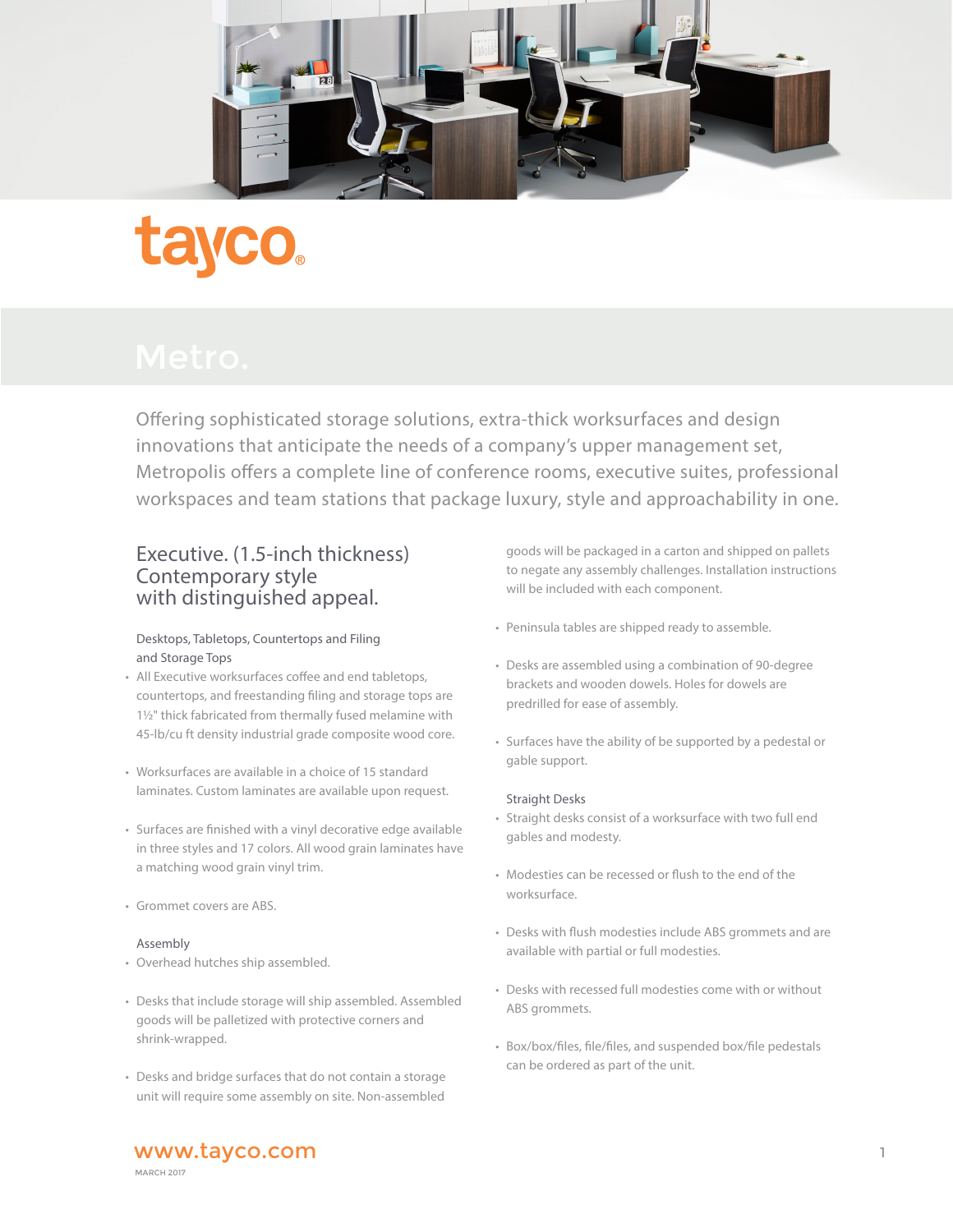

• Desks are available in 21", 24", 30" and 36" depths. 21" deep desks range from 60" to 84" wide in 6" increments. 24" deep desks range from 30" to 84" wide in 6" increments.

#### Arc Desks

- Arc desks consist of a worksurface with two full end gables and a recessed full modesty.
- Box/box/files, file/files, and suspended box/file pedestals can be ordered as part of the unit.
- Arc desks are 36" deep at each end and 42" deep at the midpoint of the surface. Desks without pedestals come in widths of 72", 78" and 84". Desks with pedestals come in widths of 72" and 84".
- Arc desks come with or without ABS grommets.

## Executive Tables

- Seven table shapes are available for executive and conferencing requirements. D-, K-, J-, P- and F-Tables come with grommets.
- C- and U-Tables are available in 42", 48" and 60" widths. The grain direction runs the same direction as the depth of the table.
- Table post supports are 3" in diameter and are available in a choice of nine paint finishes. Post supports come with an adjustable glide to provide height adjustability for the table.

#### 5-Sided Corner Desks

- Corner desks consist of a worksurface, two partial gables, and a choice of full modesties or partial modesties in combination with a modesty post to support the back corner of the surface.
- Corner worksurfaces are available in six sizes with a straight or curved front.

• Five-sided Corners include ABS grommets.

#### Unitized Desks

- Unitized desks consist of a worksurface, one full end gable and one partial end gable, and a choice of two full modesties or two partial modesties in combination with a modesty post to support the back corner of the surface.
- Surfaces are available with a curved front edge that accommodates a keyboard tray.

#### Bridges

- Bridge surfaces consist of a worksurface and a choice of a full or partial modesty. Intermediate gables, if needed, must be specified as a separate item per configuration. Bridge surfaces are intended to be joined to an adjacent desk on either side and share the support gables of the adjacent desks.
- Straight, bowed, notched and concave front bridges are available.
- Grain direction on directional laminates runs the depth of bridge worksurfaces.
- Worksurfaces are available in 24" and 30" depths and widths ranging from 30" to 48" in 6" increments. Straight bridges are also available in 21" depths.
- All bridges come with grommets.

#### Returns

- Returns consist of a worksurface, an end gable and a full or partial modesty.
- Straight, notched and bowed returns are available.
- Box/box/files, file/files, and suspended box/file pedestals can be ordered as part of straight returns.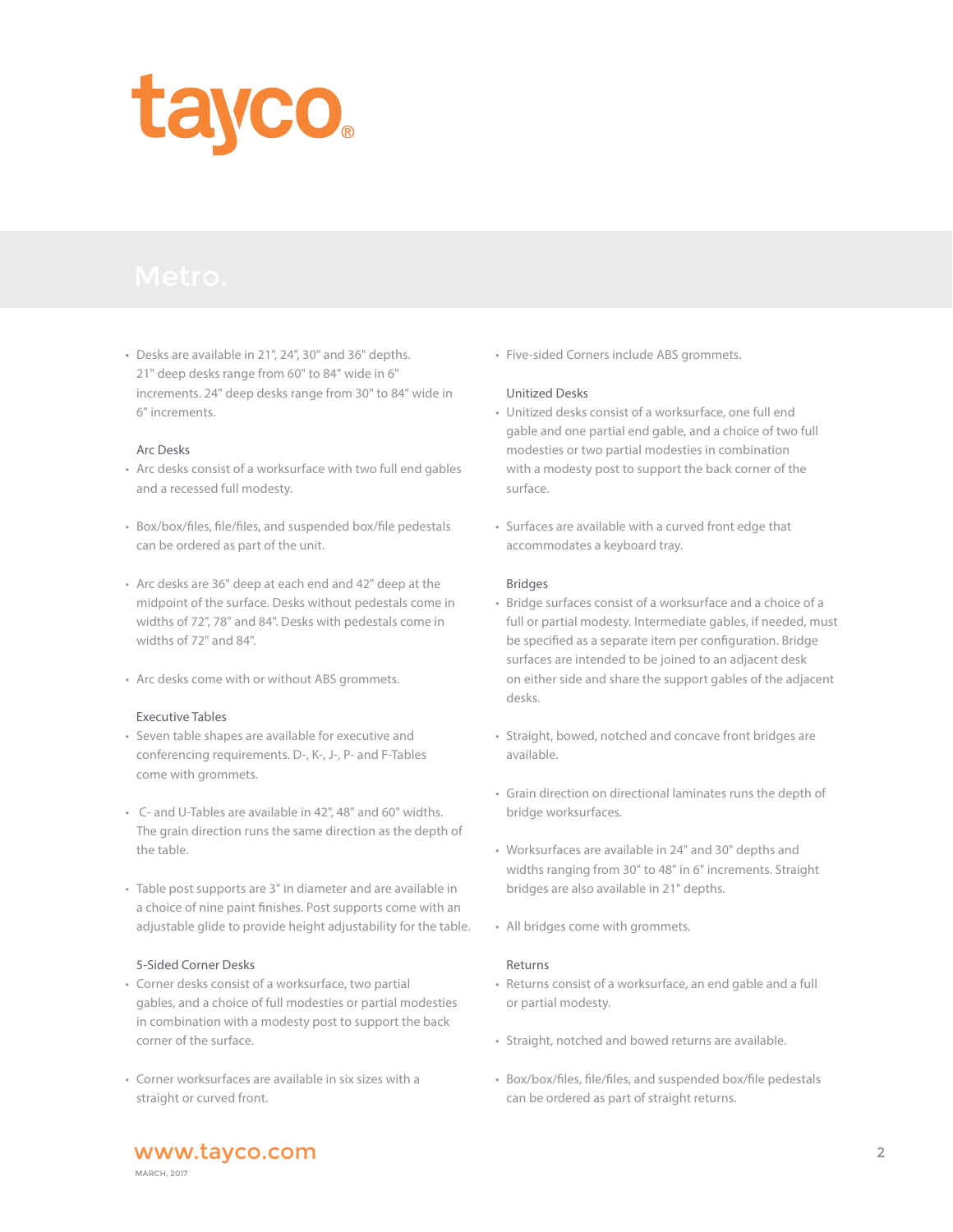

- Worksurfaces are available in 21", 24", and 30" depths, and widths ranging from 30" to 60" in 6" increments.
- Returns come with ABS grommets

#### Straight Transition Surfaces

- Straight transition surfaces consist of a worksurface and a partial or full modesty.
- Transition surfaces join a 24" deep worksurface to a 30" worksurface and come in widths ranging from 24" to 60" in 6" increments.
- Transition worksurfaces come with ABS grommets.

#### Credenzas

- Credenzas include underdesk storage and filing units in the product code and ship as a complete piece, or can be specified as a shell separate from storage and filing components.
- Credenzas consist of a worksurface with two full end gables and a choice of full or partial modesty. Where the credenza includes a pedestal or underdesk storage cabinet, the storage unit acts as a gable/modesty by providing support to the worksurface.
- Credenzas are available in 21" or 24" depths and widths of 60", 66" and 72".

#### Gable Supports

- Gable supports are specified as part of the overall configuration. As a result they come as right or left handed. Partial gables include a grommet for wire management.
- Intermediate Gable supports can be specified for additional support.
- Gables come with a 1½" long glide providing one inch of

height adjustability to the desk.

#### Pedestals

- A wide variety of laminate under desk and mobile pedestals are available.
- Pedestals are constructed of 11/16" thermally fused melamine and can be specified for 21", 24", 30" and 36" deep surfaces.
- A stationary base has four adjustable 1½" high leveling glides that provide up to one inch of adjustability.
- Pedestals are available with combinations of 6" and 12" high drawer fronts.
- Drawer slides are used to attach the drawer to the case. Each drawer has the capacity to support a load of up to 100lb. Drawers and slides are removable and interchangeable on-site.
- All pedestals come equipped with a locking mechanism. One lock has the ability to lock two drawers. Stations can be keyed-alike upon request. Master keys are available for the facility manager.
- Pedestal file drawers can accommodate legal or letter size documents.
- Box and file drawers have full extension steel ball-bearing slides and the top box drawer in a box/box/file includes a pencil tray.
- Mobile pedestals come equipped with a fifth caster on the bottom drawer to ensure stability. Mobile pedestals have an 11/16" top finished in 2mm vinyl edge banding. Two-inch diameter casters allow the pedestal to slide easily under the desk.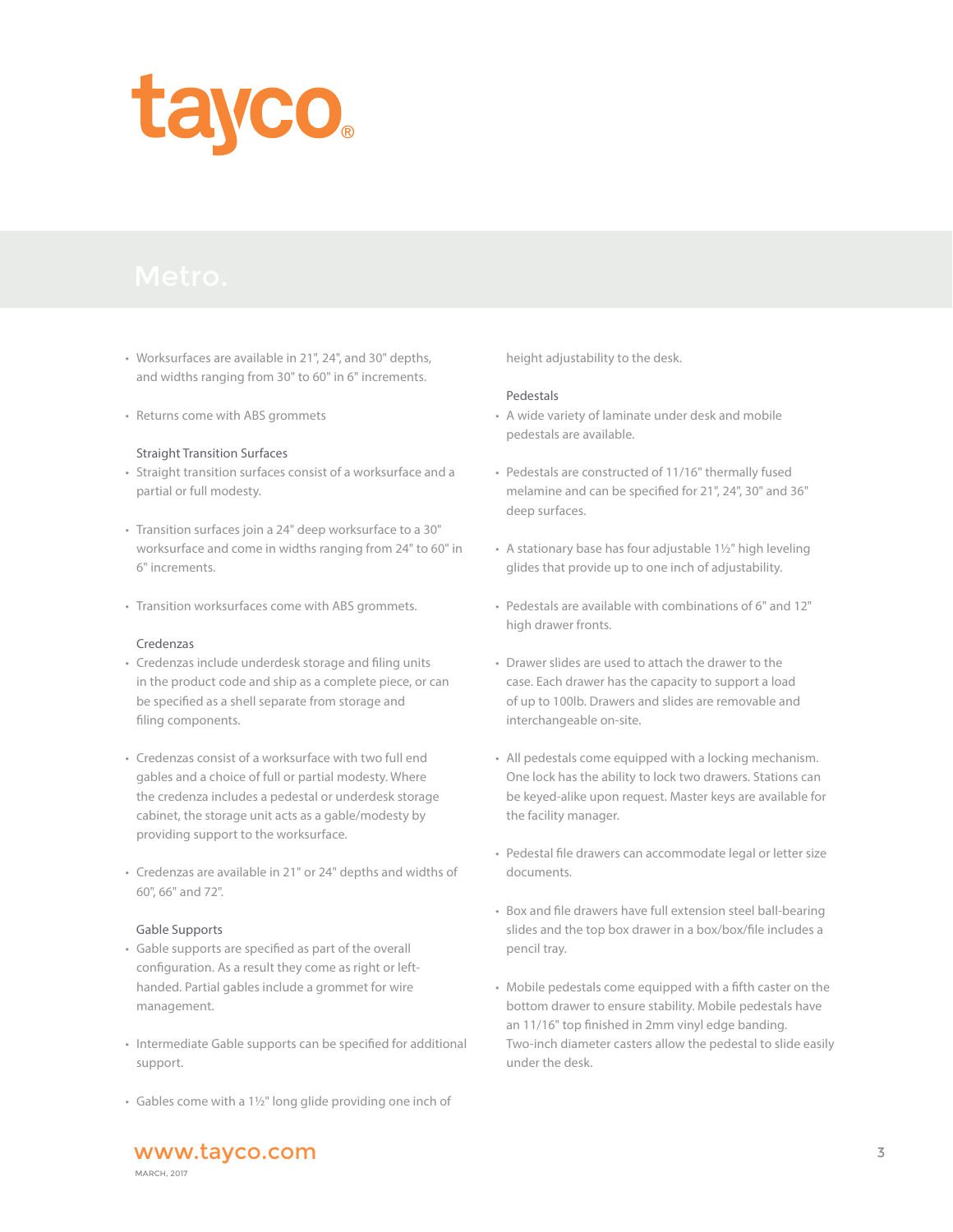# tayco.

#### Lateral Files

- Lateral files are available as freestanding or underdesk units.
- Full-extension ball-bearing slides on the drawers allow complete and unobstructed access with front to-back or side-to-side filing rails to maximize the use of drawer filing space and to better organize documents. Legal and letter size documents can be filed front to back or laterally within the drawer.
- Units have a built-in anti-tilt mechanism, which only allows one drawer to be opened at a time for safety purposes. Lateral file case and fronts are constructed of thermally fused melamine. Drawer interiors in lateral files accept adjustable hanger bars for filing letter and legal hanging files.
- All lateral files come equipped with a locking mechanism. Stations can be keyed-alike upon request. Master keys are available for the facility manager.
- Lateral files have four 1½" high glides that allow the lateral file to adjust up to one inch in height.

## Underdesk Lateral Files

- Underdesk lateral files are available in widths of 30", 36" or 42" and come in either 19" or 21" deep sizes.
- A 2-drawer lateral file fits below a 21", 24" or 30" deep desk module.

## Freestanding Lateral Files

- Freestanding lateral files are available in 2 drawer high, 3 drawer high, and 4 drawer high configurations. Two drawer files are available in 30", 36" or 42" widths. Three drawer and four drawer lateral files are available in widths of 30" or 36".
- The lateral file top is 1½" thick thermally fused melamine

 with 45-lbs/cu. Ft. density wood core. The top attaches to the lateral file case.

• Lateral file tops are available in a choice of three decorative edge details and 17 standard colors.

#### Storage Cabinets

- Underdesk and freestanding storage cabinets are available in widths of 30", 36" and 42". Underdesk storage cabinets can be 19" or 21" deep, while freestanding storage cabinets are always 21" deep.
- Freestanding cabinet tops are 1½" thick thermally fused melamine with a choice of three decorative edge trims.
- Cabinets come standard with locks.
- The cabinet base has four adjustable 1½" high leveling glides that provide up to one inch of adjustability.

## Combination Cabinet

- The combination cabinet is available as a 28" high underdesk unit or a 29½" high freestanding unit.
- The cabinet has a file drawer on one side and two box drawers on the other side with a lateral file drawer located below the box and file drawers and can be specified as right- or left-handed.
- A pencil tray is included in the top box drawer of the cabinet.
- Box drawers have full extension steel ball-bearing slides.
- The casing is 36" wide and 21" deep.
- The cabinet top is 1½" thick thermally fused melamine with 2mm vinyl edging to match the work surface trim.
- Drawer slides are used to attach the drawer to the case.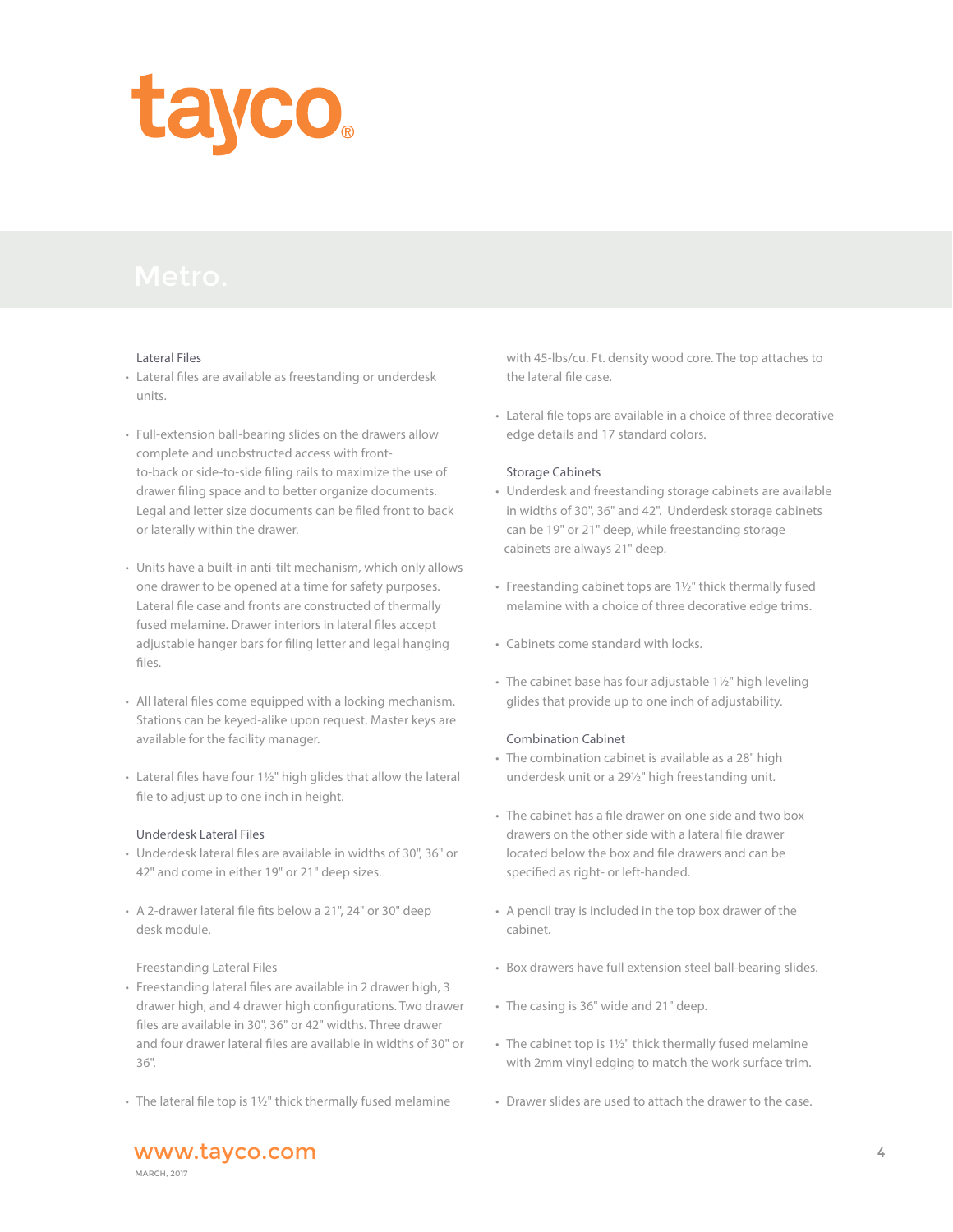

Box and file drawer slides have the capacity to support a load of up to 100 lb. Lateral drawers can support a load of up to 200 lb. Drawers and slides are removable and interchangeable on-site.

• All cabinets come equipped with a locking mechanism. Stations can be keyed-alike upon request. Master keys are available for the facility manager.

#### Double-Height Cabinets

- Double-Height cabinets are 68" high and 21" deep.
- Casings are constructed of 11/16" thermally fused melamine with a 1½" thick top with a choice of three decorative edge details to match work surface edges.
- A 24" wide cabinet is available with a coat bar and shelves.
- 18" wide cabinets are available in the following combinations:
	- > Storage cabinet with shelves
	- > Box/box/file bottom with cabinet top
	- > File/file bottom with cabinet top
- 36" wide cabinets are available in the following options:
	- > Lateral file bottom with double-door cabinet top > Combination cabinet bottom with a double door
		- cabinet top
- The cabinet portion of units with cabinet doors comes with choice of 11/16" thermally fused melamine door with vinyl edge, or optional textured acrylic doors. They also come equipped with two adjustable shelves.

#### Hutches

- Storage Hutches are available to sit on desks, credenzas, and filing cabinets, or mount to the wall.
- Hutch bodies are 1" thick and fabricated from thermally fused melamine with 45-lbs/cubic foot density industrial grade composite wood core. Hutch bodies are finished

with 2mm vinyl edge banding.

- The top of each hutch is 1½" thick with a choice of three decorative trim styles.
- Hutch doors are available in either 11/16" thick thermally fused melamine with 45-lbs/cubic foot density industrial grade composite wood core, or optional textured acrylic doors with aluminum framing in a choice of nine paint colors.
- Laminate hutch doors are finished in vinyl edge banding; available in a choice of 15 standard laminates. Hutch doors can be ordered in a different color from the hutch body.
- Open and hinged door hutches can be ordered with pigeonholes.
- Hutches are 15" deep and available in widths ranging from 30" to 84" in 6" increments.

## Laminate, Vinyl, and Metal Handle Finishes for Filing and Cabinetry

- Filing and cabinetry are available in 15 laminate finishes. Drawer handles come in a choice of six styles and six standard colors. Laminates are finished with a combination of tape matching the laminate, and vinyl edge banding. Vinyl is available in 17 standard colors. All wood grain laminates have a matching wood grain vinyl trim.
- Doors and drawer fronts may be specified with a different laminate than the file or cabinet casing.
- Special or COM materials are available upon request.

#### Bookcases

• Full height bookcases are 68" high with 1½" adjustable glides that allow for up to one inch in height adjustability and come with one inch thick adjustable shelves. All 30" high shelves are fixed in place to add stability to the unit.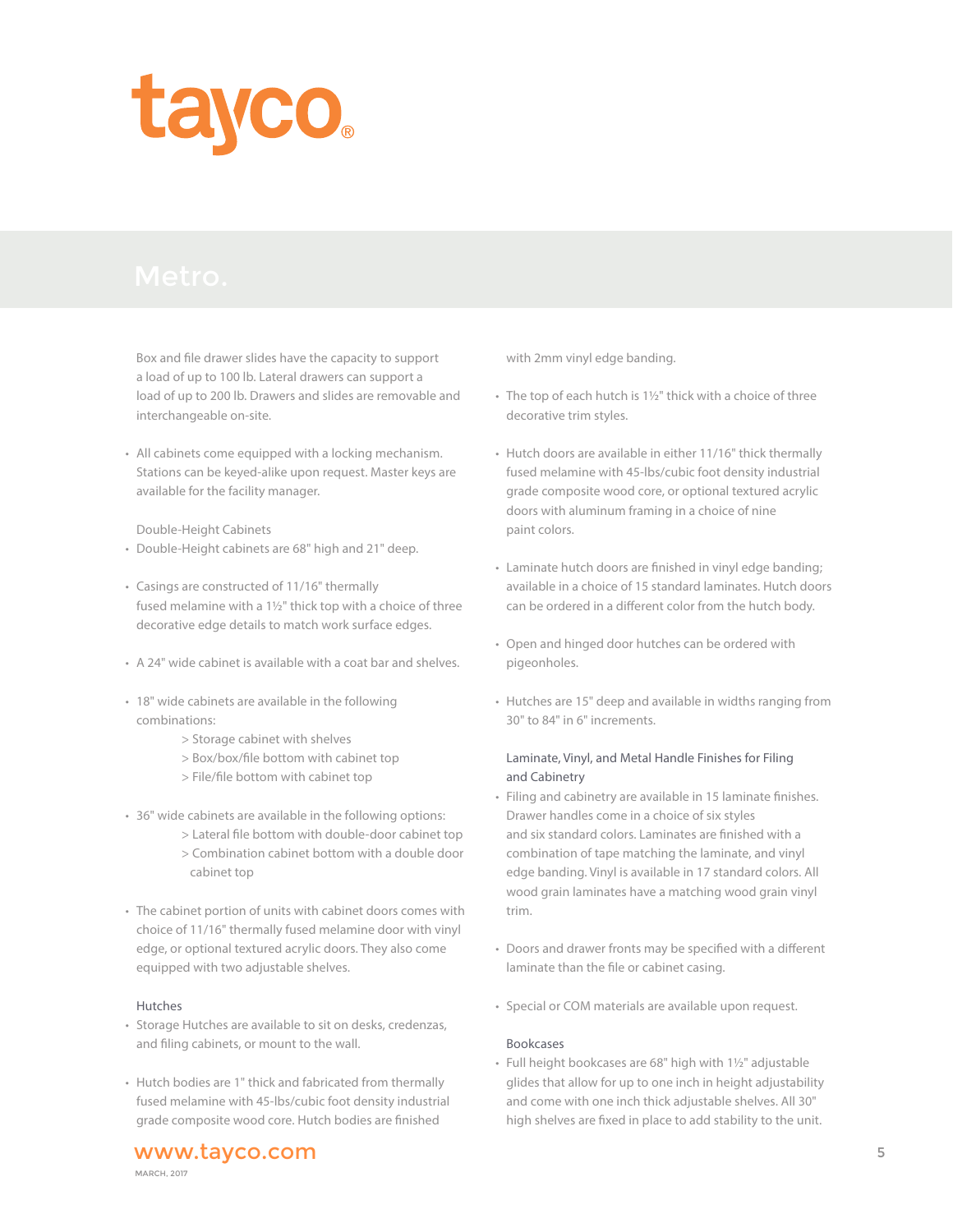

- Straight bookcases are 12" deep and available in widths of 30" or 36".
- Radius bookcases come in full 68" height, 29½" desk height, or desktop 38" height. Desktop radius bookcases are 15" deep. Full height and under desk bookcases come in 21" or 24" depths.

## O-Tables

- O-Tables are available in 36", 42" and 48" diameters. Tabletops are 1½" thick with a choice of three decorative edge profiles.
- O-Tables can be outfitted in a choice of three base styles: Post support, drum and cross base.

#### Reception Units

- Reception units can be ordered as singular units including worksurfaces and a countertop and with or without filing.
- There is a straight 72" wide configuration and an L-shaped configuration to choose from.
- L-Shaped stations come in 6' x 6' or 6' x 6'-6" configurations.

#### Coffee and End Tables

- Coffee and end tables are with and without a fixed shelf.
- Rectangular coffee tables are 20" deep with widths of 36", 42" and 48".
- Square end tables are available in the following sizes:

 $> 20" \times 20"$ 

 $> 24" \times 24"$ 

 $> 30" \times 30"$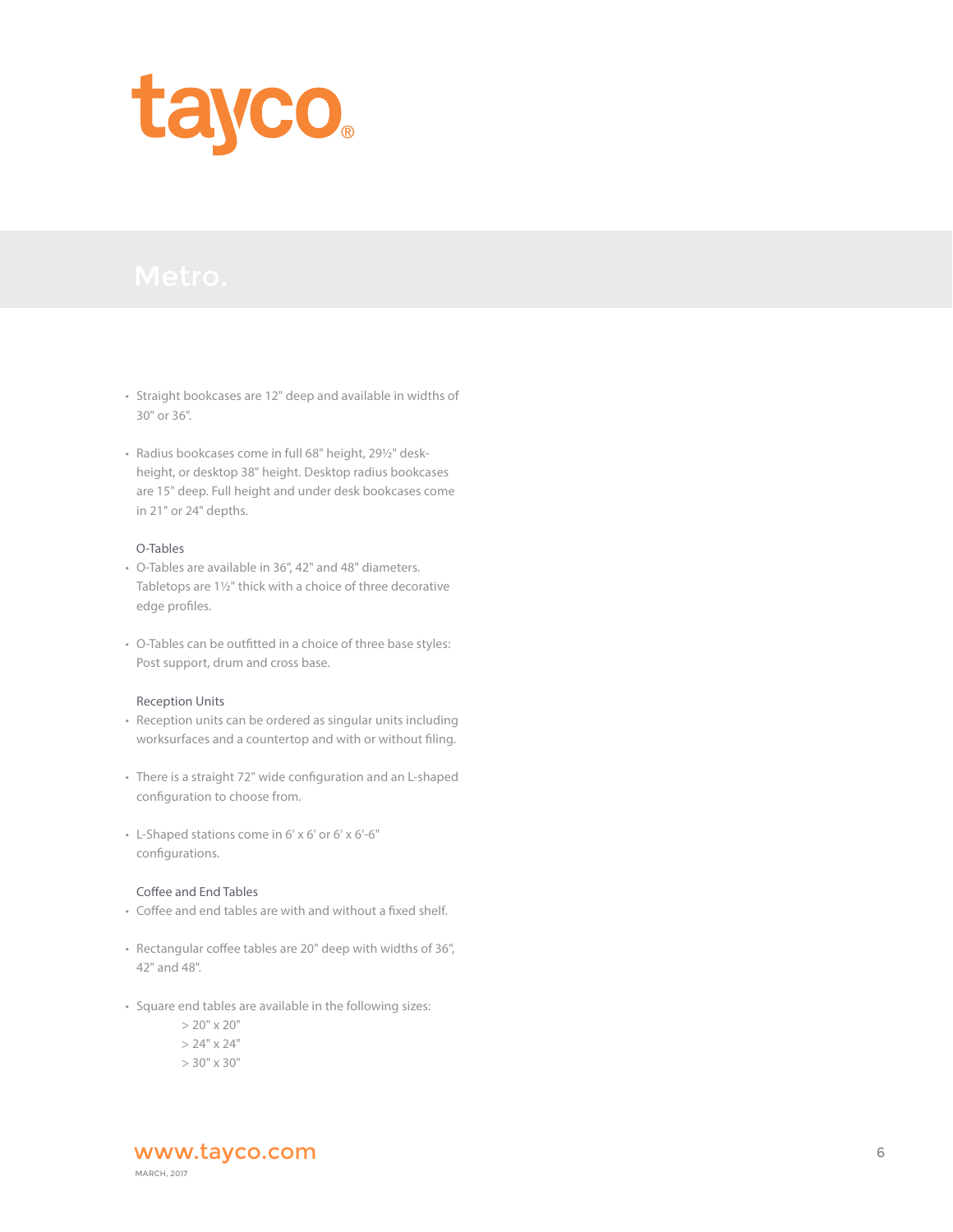

# Profesional. (1-inch thickness) Teaming with style and functionality.

## Desktops, Tabletops, Countertops and Filing and Storage Tops

- All Professional worksurfaces coffee and end tabletops, countertops, and freestanding and filing and storage tops are 1" thick thermally fused melamine with 45-lb/cu ft density industrial grade composite wood core.
- Worksurfaces are available in a choice of 24 standard laminates. Custom laminates are available upon request.
- Surfaces are finished with 2mm vinyl edgebanding in a choice of 23 colors. All wood grain laminates have a matching wood grain vinyl trim.
- Grommet covers are ABS.

## Assembly

- Overhead hutches ship assembled.
- Desks that include storage will ship assembled. Assembled goods will be palletized with protective corners and shrink-wrapped.
- Desks and bridge surfaces that do not contain a storage unit will require some assembly on site. Non-assembled goods will be packaged in a carton and shipped on pallets to negate any assembly challenges. Installation instructions will be included with each component.
- Peninsula tables are shipped ready to assemble.
- Desks are assembled using a combination of 90-degree brackets and wooden dowels. Holes for dowels are predrilled for ease of assembly.
- Surfaces have the ability of be supported by a pedestal or gable support.

## Straight Desks

- Straight desks consist of a worksurface with two full end gables and modesty.
- Modesties can be recessed or flush to the end of the worksurface.
- Desks with flush modesties include ABS grommets and are available with partial or full modesties.
- Desks with recessed full modesties come with or without ABS grommets.
- Box/box/files, file/files, and suspended box/file pedestals can be ordered as part of the unit.
- Desks are available in 21", 24", 30" and 36" depths. 21" deep desks range from 60" to 84" wide in 6" increments. 24" deep desks range from 30" to 84" wide in 6" increments.

#### Arc Desks

- Arc desks consist of a worksurface with two full end gables and a recessed full modesty.
- Box/box/files, file/files, and suspended box/file pedestals can be ordered as part of the unit.
- Arc desks are 36" deep at each end and 42" deep at the midpoint of the surface. Desks without pedestals come in widths of 72", 78" and 84". Desks with pedestals come in widths of 72" and 84".
- Arc desks come with or without ABS grommets.

#### Professional Tables

• Seven table shapes are available for executive and conferencing requirements. D-, K-, J-, P- and F-Tables come with grommets.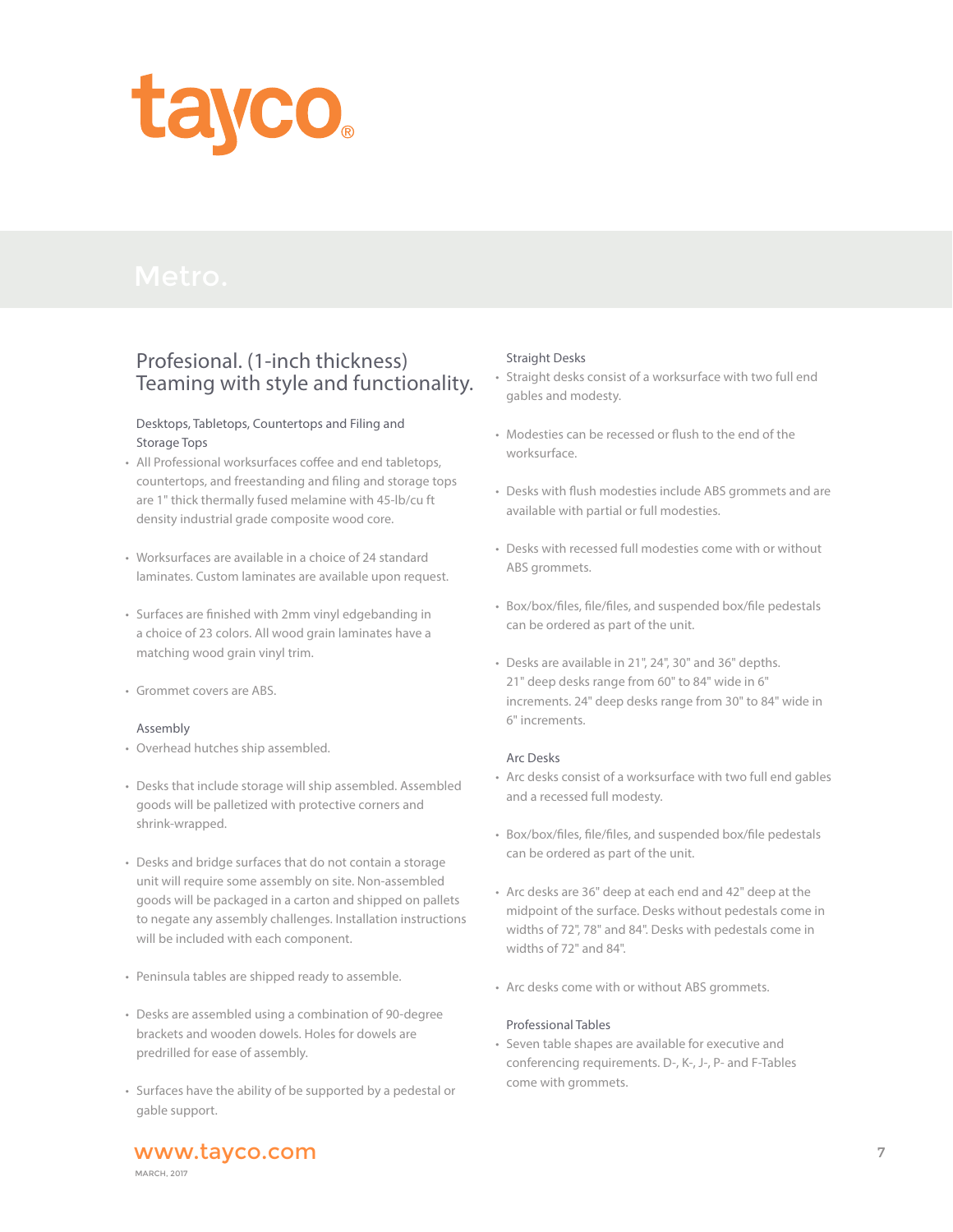

- C- and U-Tables are available in 42", 48" and 60" widths. The grain direction runs the same direction as the depth of the table.
- Table post supports are 3" in diameter and are available in a choice of nine paint finishes. Post supports come with an adjustable glide to provide height adjustability for the table.

#### 5-Sided Corner Desks

- Corner desks consist of a worksurface, two partial gables, and a choice of full modesties or partial modesties in combination with a modesty post to support the back corner of the surface.
- Corner worksurfaces are available in six sizes with a straight or curved front.
- Five-sided Corners include grommets.

#### Unitized Desks

- Unitized desks consist of a worksurface, one full end gable and one partial end gable, and a choice of two full modesties or two partial modesties in combination with a modesty post to support the back corner of the surface.
- Surfaces are available with a curved front edge that accommodates a keyboard tray.

#### Bridges

- Bridge surfaces consist of a worksurface and a choice of a full or partial modesty. Intermediate gables, if needed, must be specified as a separate item per configuration. Bridge surfaces are intended to be joined to an adjacent desk on either side and share the support gables of the adjacent desks.
- Straight, bowed, notched and concave front bridges are available.
- Grain direction on directional laminates runs the depth of

bridge worksurfaces.

- Worksurfaces are available in 24" and 30" depths and widths ranging from 30" to 48" in 6" increments. Straight bridges are also available in 21" deep sizes.
- All bridges come with grommets.

#### Returns

- Returns consist of a worksurface, an end gable and a full or partial modesty.
- Straight, notched and bowed returns are available.
- Box/box/files, file/files, and suspended box/file pedestals can be ordered as part of the straight return units.
- Worksurfaces are available in 21", 24", and 30" depths, and widths ranging from 30" to 60" in 6" increments.
- Returns come with ABS grommets

#### Straight Transition Surfaces

- Straight transition surfaces consist of a worksurface and a partial or full modesty.
- Transition surfaces join a 24" deep worksurface to a 30" worksurface and come in widths ranging from 24" to 60" in 6" increments.
- Transition worksurfaces come with ABS grommets.

## Credenzas

- Credenzas include underdesk storage and filing units in the product code and ship as a complete piece, or can be specified as a shell separate from storage and filing components.
- Credenzas consist of a worksurface with two full end gables and a choice of full or partial modesty. Where the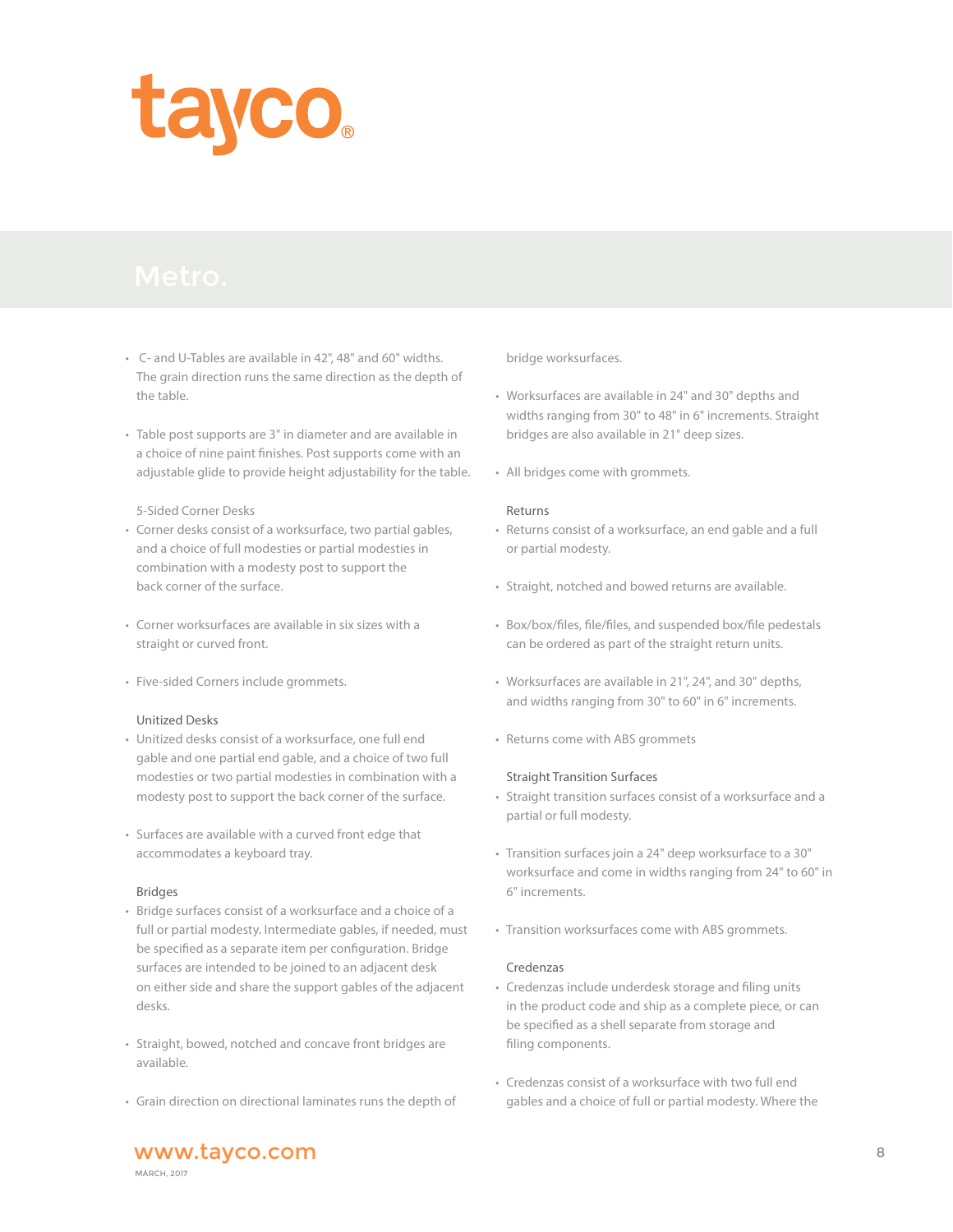

 credenza includes a pedestal or underdesk storage cabinet, the storage unit acts as a gable/modesty by providing support to the worksurface.

• Credenzas are available in 21" or 24" depths and widths of 60", 66" and 72".

#### Gable Supports

- Gable supports are specified as part of the overall configuration. As a result they come as right or left-handed. Partial gables include a grommet for wire management.
- Intermediate Gable supports can be specified for additional support.
- Gables come with a 1½" glide providing one inch of height adjustability to the desk.

#### Pedestals

- A wide variety of laminate under desk and mobile pedestals are available.
- Pedestals are constructed of 11/16" thermally fused melamine and can be specified for 21", 24", 30" and 36" deep surfaces.
- A stationary base has four adjustable 1½" high leveling glides that provide up to one inch of adjustability.
- Pedestals are available with combinations of 6" and 12" high drawer fronts.
- Drawer slides are used to attach the drawer to the case. Each drawer has the capacity to support a load of up to 100lb. Drawers and slides are removable and interchangeable on-site.
- All pedestals come equipped with a locking mechanism. One lock has the ability to lock two drawers. Stations can

 be keyed-alike upon request. Master keys are available for the facility manager.

- Pedestal file drawers can accommodate legal or letter size documents.
- Box and file drawers have full extension steel ball-bearing slides and the top box drawer in a box/box/file includes a pencil tray.
- Mobile pedestals come equipped with a fifth caster on the bottom drawer to ensure stability. Mobile pedestals have an 11/16" top finished in 2mm vinyl edge banding. Two-inch diameter casters allow the pedestal to slide easily under the desk.

#### Lateral Files

- Lateral files are available as freestanding or underdesk units.
- Full-extension ball-bearing slides on the drawers allow complete and unobstructed access with front-to-back or side-to-side filing rails to maximize the use of drawer filing space and to better organize documents. Legal and letter size documents can be filed front to back or laterally within the drawer.
- Units have a built-in anti-tilt mechanism, which only allows one drawer to be opened at a time for safety purposes. Lateral file case and fronts are constructed of thermally fused melamine. Drawer interiors in lateral files accept adjustable hanger bars for filing letter and legal hanging files.
- All lateral files come equipped with a locking mechanism. Stations can be keyed-alike upon request. Master keys are available for the facility manager.
- Lateral files have four 1½" high glides that allow the pedestal to adjust up to one inch in height.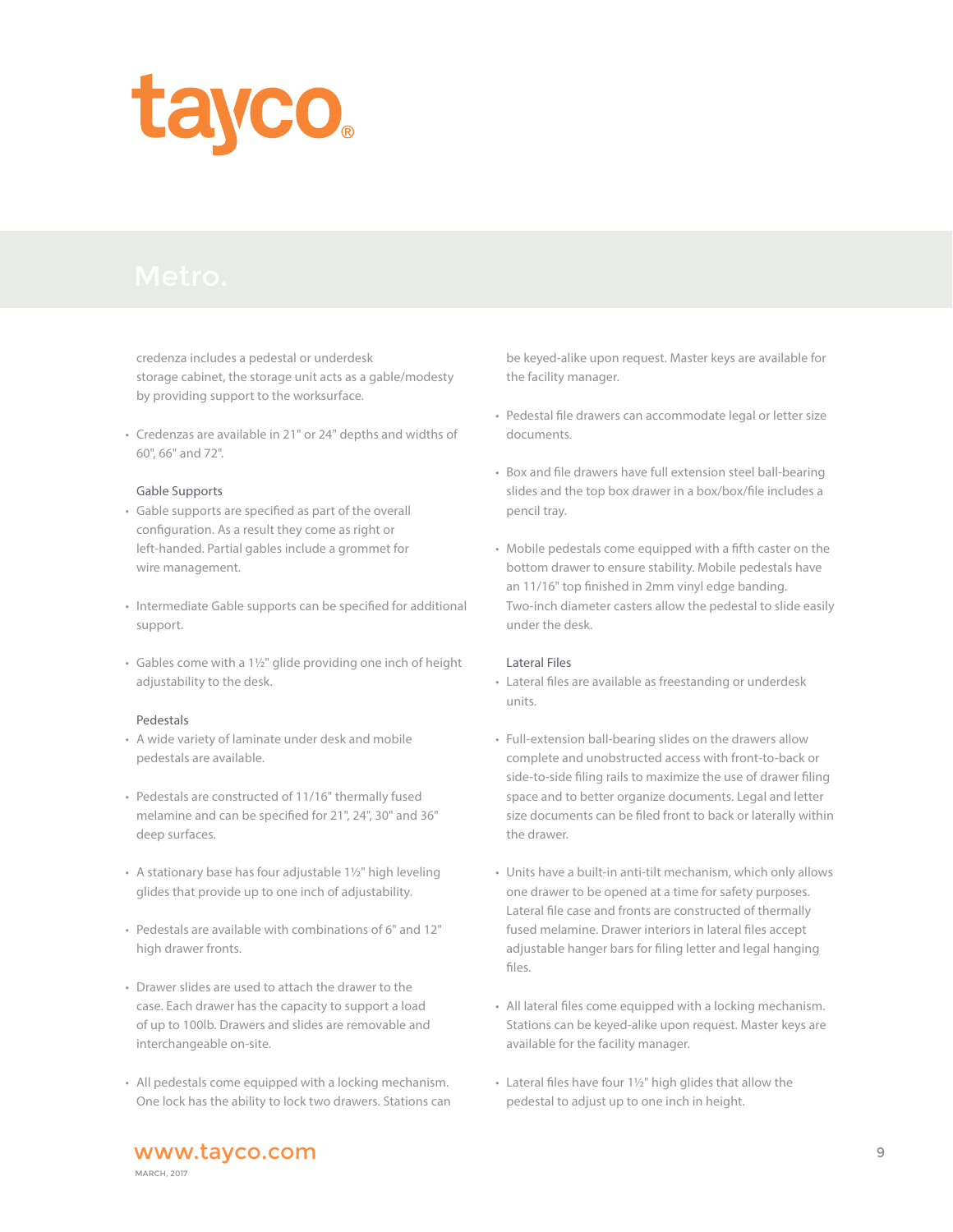

#### Underdesk Lateral Files

- Underdesk lateral files are available in widths of 30", 36" or 42" and either 19" or 21" deep sizes.
- A 2-drawer lateral file fits below a 21", 24" or 30" deep desk module.

#### Freestanding Lateral Files

- Freestanding lateral files are available in 2 drawer high, 3 drawer high, and 4 drawer high configurations. Two drawer files are available in 30", 36" or 42" widths. Three drawer and four drawer lateral files are available in widths of 30" or 36".
- The lateral file top is 1" thick thermally fused melamine with 45-lbs/cu ft density wood core. The top attaches to the lateral file case.

#### Storage Cabinets

- Underdesk and freestanding storage cabinets are available in widths of 30", 36" and 42" and come with 19" and 21" depths.
- Cabinets come standard with locks.
- They have leveling glides for height adjustability.

## Combination Cabinet

- The combination cabinet is available as a 28" high underdesk unit or 29" high freestanding unit.
- The cabinet has a file drawer on one side and two box drawers on the other side with a lateral file drawer located below the box and file drawers and can be specified as right- or left-handed.
- A pencil tray is included in the top box drawer of the cabinet.
- Box drawers have full extension steel ball-bearing slides.
- The casing is 36" wide, 19" and 21" deep.
- The cabinet top is 1" thick thermally fused melamine with 2mm vinyl edging to match the work surface trim.
- The cabinet base has four adjustable 1½" high leveling glides that provide up to one inch of adjustability.
- Drawer slides are used to attach the drawer to the case. Box and file drawer slides have the capacity to support a load of up to 100 lb. Lateral drawers can support a load of up to 200 lb. Drawers and slides are removable and interchangeable on-site.
- All cabinets come equipped with a locking mechanism. Stations can be keyed-alike upon request. Master keys are available for the facility manager.

## Double-Height Cabinets

- Double-Height cabinets are 67" high and 21" deep.
- Casings are constructed of 11/16" thermally fused melamine with a 1" thick top.
- A 24" wide cabinet is available with a coat bar and shelves.
- 18" wide cabinets are available in the following combinations:
	- > Storage cabinet with shelves
	- > Box/box/file bottom with cabinet top
	- > File/file bottom with cabinet top
- 36" wide cabinets are available in the following options:
	- > Lateral file bottom with double-door cabinet top
	- > Combination cabinet bottom with a double door cabinet top
- The cabinet portion of units with cabinet doors comes with choice of 11/16" thermally fused melamine door with vinyl edge, or optional textured acrylic doors. They also come equipped with two adjustable shelves.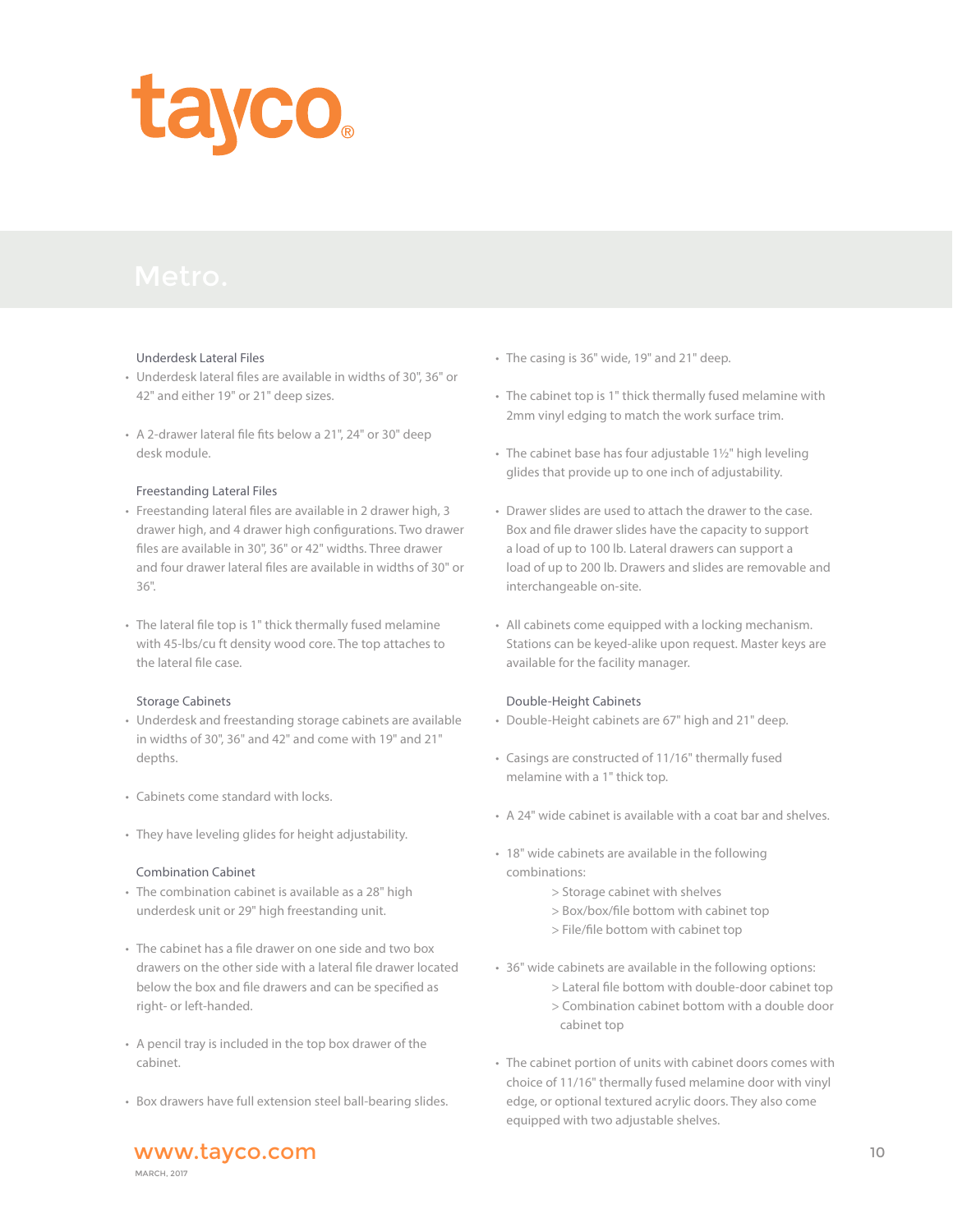

#### Hutches

- Storage Hutches are available to sit on desks, credenzas, and filing cabinets, or mount to the wall.
- Hutch bodies are 1" thick and fabricated from thermally fused melamine with 45-lbs/cubic foot density industrial grade composite wood core. Hutch bodies are finished with 2mm vinyl edge banding.
- Hutch doors are available in either 11/16" thick thermally fused melamine with 45-lbs/cubic foot density industrial grade composite wood core, or optional textured acrylic doors with aluminum framing in a choice of nine paint colors.
- Laminate hutch doors are finished in vinyl edge banding; available in a choice of 24 standard laminates. Hutch doors can be ordered in a different color from the hutch body.
- Open and hinged door hutches can be ordered with pigeonholes.
- Hutches are 15" deep and available in widths ranging from 30" to 84" in 6" increments.

## Laminate, Vinyl, and Metal Handle Finishes for Filing and Cabinetry

- Filing and cabinetry are available in 24 laminate finishes. Drawer handles come in a choice of six styles and six standard colors. Laminates are finished with a combination of tape matching the laminate, and vinyl edge banding. Vinyl is available in 23 standard colors. All wood grain laminates have a matching wood grain vinyl trim.
- Doors and drawer fronts may be specified with a different laminate than the file or cabinet casing.
- Special or COM materials are available upon request.

#### Bookcases

- Full height bookcases are 67" high with 1½"" adjustable glides that allow for up to one inch in height adjustability and come with one inch thick adjustable shelves. All 30" high shelves are fixed in place to add stability to the unit.
- Straight bookcases are 12" deep and available in widths of 30" or 36".
- Radius bookcases come in full 67" height, 29" desk-height, or desktop 37" height. Desktop radius bookcases are 15" deep. Full height and under desk bookcases come in 21" or 24" depths.

#### O-Tables

- O-Tables are available in 36", 42" and 48" diameters. Tabletops are 1" thick.
- O-Tables can be outfitted in a choice of three base styles: Post support, drum and cross base.

#### Reception Units

- Reception units can be ordered as singular units including worksurfaces and a countertop and with or without filing.
- There is a straight 72" wide configuration and an L-shaped configuration to choose from.
- L-Shaped reception stations come in 6' x 6'or 6' x 6'-6" configurations.

#### Coffee and End Tables

- Coffee and end tables are with and without a fixed shelf.
- Rectangular coffee tables are 20" deep with widths of 36", 42" and 48".
- Square end tables are available in the following sizes:
	- $> 20"$ x20"
	- $> 24"$ x24"
	- $> 30"$ x $30"$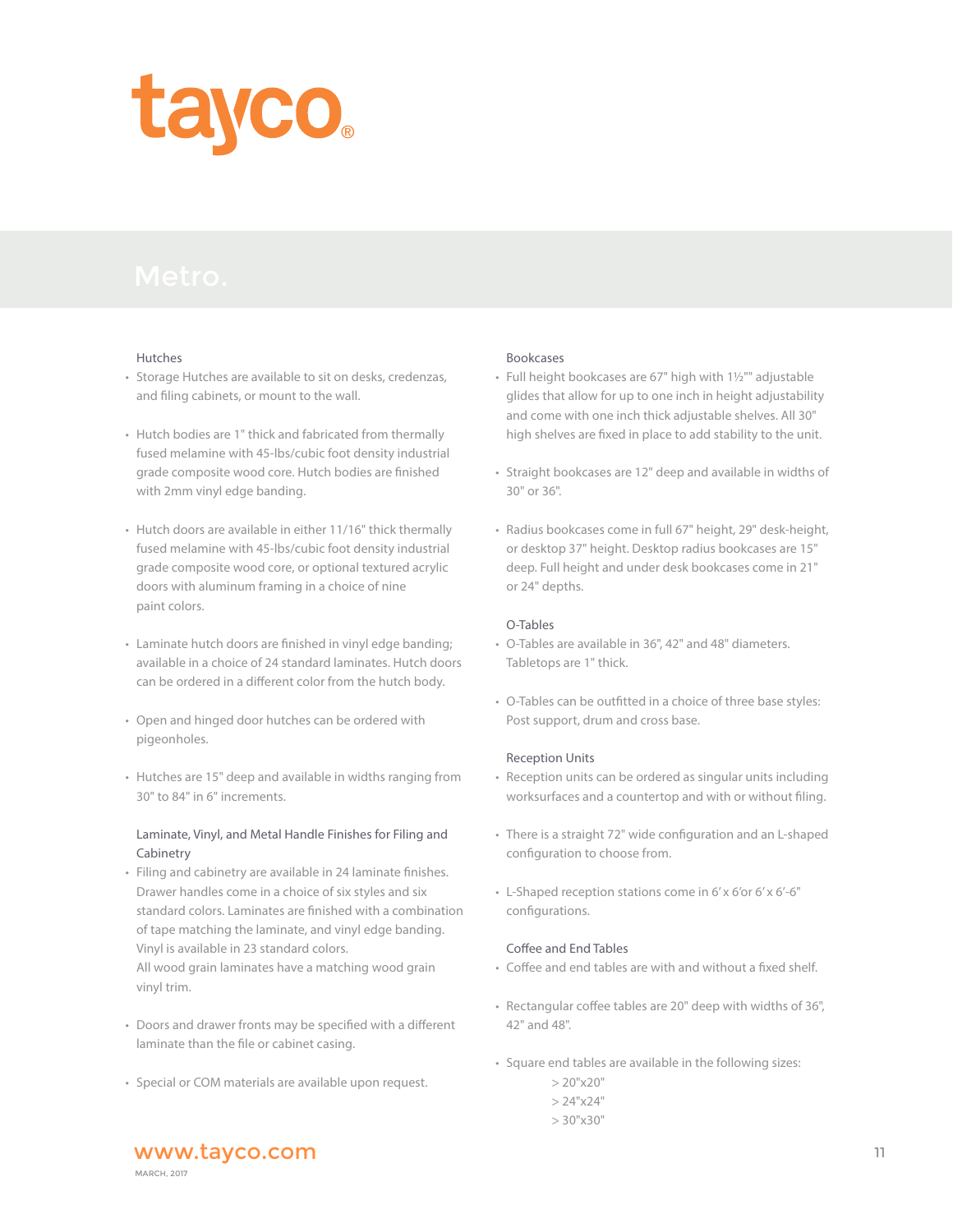

## Conference. An invitation to meet in elegance.

Conference Tables

- Conference tabletops are 1½" thick with a choice of three decorative trim styles in 17 vinyl trim colors. All wood grain laminates have a matching wood grain vinyl trim.
- Conference tables consist of a variety of mix and match tabletops and bases. Straight, Boat-Shaped, and Racetrack shaped surfaces combine with a choice of post support, drum base, Wedge-base, Gable and Modesty base or Elliptical Base.
- Tables range in size from 72" x 36" up to 144" x 48" at 12" increments. An additional center support is included on tables between 108" in length to 144" in length.
- Conference tables come with optional flip-up grommets for tabletop access to power, phone and data feeds. Grommets are available in black or silver.
- Conference tables are available in 15 laminate finishes.

#### Conference Hutches

- Storage Hutches are available to sit on credenzas, filing and storage cabinets.
- Hutch bodies are 1" thick and fabricated from thermally fused melamine with 45-lbs/cubic foot density industrial grade composite wood core. Hutch bodies are finished with 2mm vinyl edge banding.
- The top of each hutch is 1½" thick with a choice of three decorative trim styles.
- Hutch doors are available in either 11/16" thick thermally fused melamine with 45-lbs/cubic foot density industrial

 grade composite wood core, or optional textured acrylic doors with aluminum framing in a choice of nine paint colors.

- Laminate hutch doors are finished in vinyl edge banding; available in a choice of 17 standard laminates. Hutch doors can be ordered in a different color from the hutch body.
- Hutches are 15" deep and available in 30", 36", 60", 66" and 72".

#### Conference Credenzas

- Credenzas include under desk storage and filing units in the product code and ship as a complete piece.
- Credenzas consist of a worksurface with two full end gables and a choice of full or partial modesty. Where the credenza includes a lateral or under desk storage cabinet, the storage unit acts as a gable/modesty by providing support to the worksurface.
- Credenzas are available in 21" depths and widths of 60", 66" and 72".

#### Conference Cabinetry

- Conference filing and storage options include:
	- > Double-door cabinets
	- > Lateral Files
	- > Serving Cabinets
	- > Storage Cabinets with shelves
	- > Double Door storage with shelves
	- > Double Door storage with lateral file bottom
	- > Audio Visual Unit
- Filing and cabinetry are available in 15 laminate finishes.
- Laminates are finished with a combination of tape matching the laminate, and vinyl edge banding. Vinyl is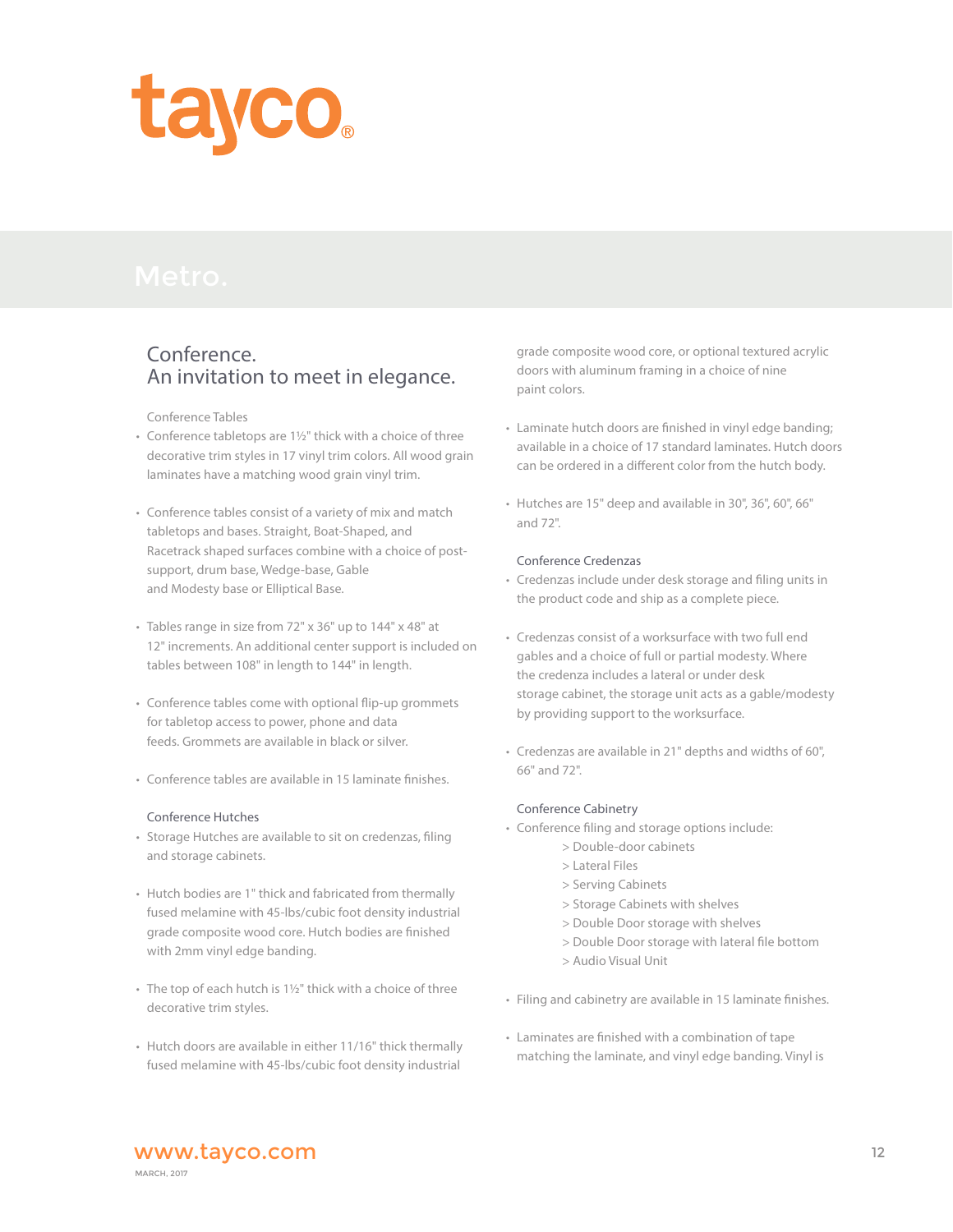

 available in 17 standard colors. All wood grain laminates have a matching wood grain vinyl trim.

- Doors and drawer fronts may be specified with a different laminate than the file or cabinet casing.
- Special or COM materials are available upon request.
- 5" wide drawer handles come in a choice of six styles and five standard colors.
- Full-height Conference room cabinets are 78" high to suit the proportions of a conference room.

#### Conference Bookcases

- Full height bookcases are 78" high with 1½" adjustable glides that allow for up to one inch in height adjustability and come with one inch thick adjustable shelves. All 30" high shelves are fixed in place to add stability to the unit.
- Straight bookcases are 15" deep and available in widths of 30" or 36". The radius corner bookcase has a 21" radius.

#### Presentation Tools

- Whiteboards come with an dry erase marker board and tackboards on the interior of the cabinet doors.
- Lecterns are mobile and height adjustable
- The Mobile Media Center accommodates storage of media-players, projectors and CDs.

#### Accessories

- Task lights are UL listed, CSA certified and available in widths of 24", 36", and 48".
- Task lights hang from the bottom side of both open and closed shelving units. They are shipped complete with

a fluorescent lamp, switch, cord, and plug.

- The low profile black pencil drawer is two inches high provides ample storage without interfering with underdesk knee space.
- Tackboards are available to mount to the back of hutches in widths that correspond with hutch sizes. Tackboards are available in 139 fabric choices.
- Articulating keyboard trays allow the user to swivel, lift, lower and tilt the keyboard from the horizontal position to a negative angle.
- Mouse trays can easily be positioned on the left or right hand side of the keyboard to accommodate the user.
- Under desk and mobile CPU holders are also available.
- Flat Screen Monitor Arms are height adjustable, meet VESA standards and will accommodate all standard monitor sizes.

#### Test Results

- Canadian Government Standards
- Freestanding Office Desk Products and Components: CAN/CGSB-44.227-00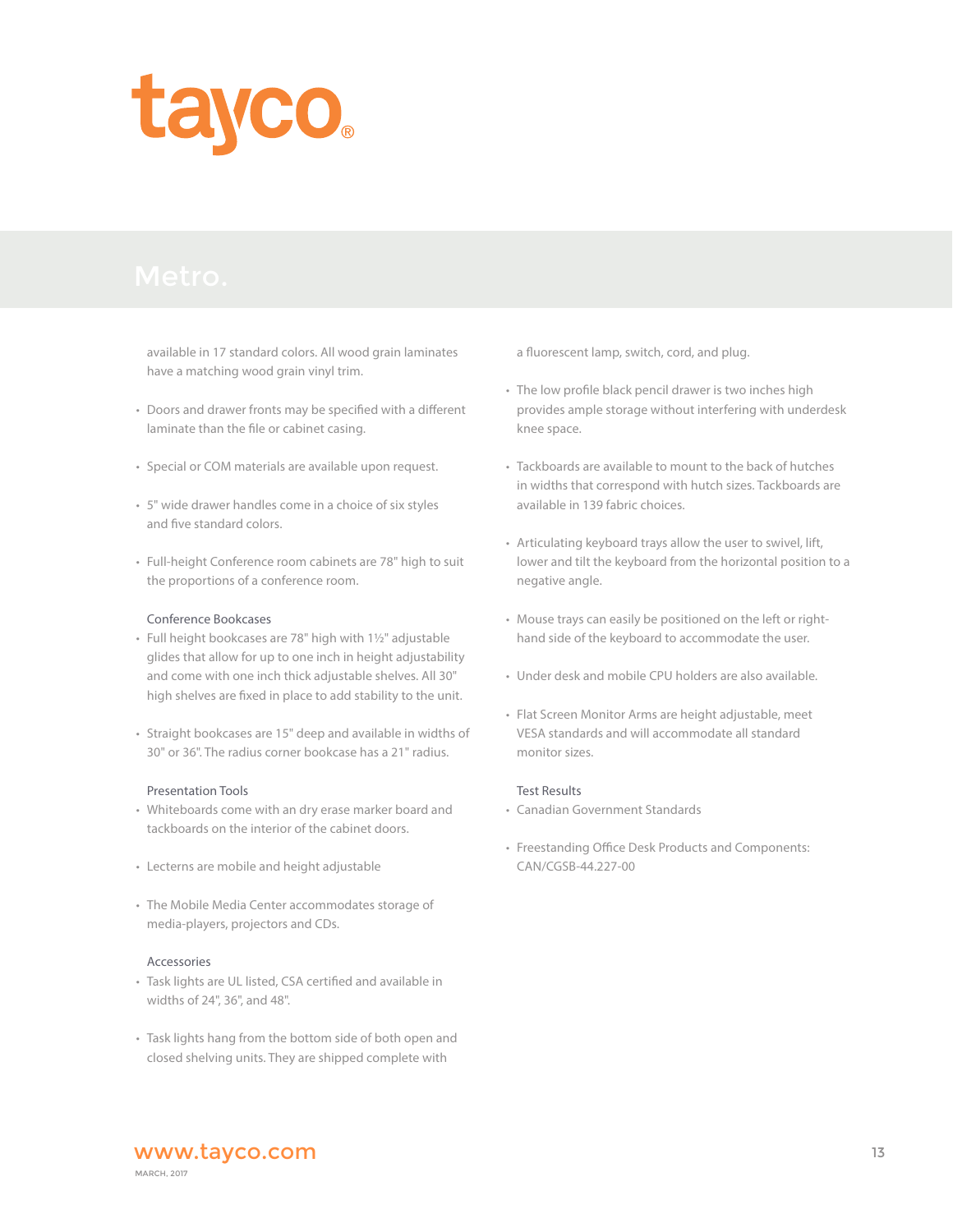

# Collaborate. Welcome to the team.

#### Posts

- Two posts are available: the small post is used to support partitions in order to create privacy between stations, while the large post must be used to support overhead storage and also accommodates partitions.
- The large post is 24" high only; the small post is available in heights of 8", 12", 16", 24", and 32".
- Posts are mounted into holes in the tops of executive and professional worksurfaces.

#### Partitions

- Laminate, tackable fabric, glazed, whiteboard, and accessory partitions are available.
- Laminate, tackable fabric, glazed, and whiteboard partitions are available in heights of 4", 8", 12", 16", 24", and 32", and in widths of 18" to 72" in 3-inch increments.
- Accessory partitions are 8" high and 18" to 72" wide, in 3-inch increments.

#### Overhead Storage

- The open hutch is 17" high, 15" deep, and available in widths of 24", 30", 36", 42", 48", 54", 60", 66", and 72". It can be specified with a 1" or 1.5" thick top. 1.5" thick tops are available with a choice of 3 edge trim profiles: Straight, Wave, Gothic.
- The hinged door overhead storage cabinet is 17" high, 15" deep, and available in widths of 24", 30", 36", 42", 48", 54", 60", 66", and 72". It can be specified with a 1" or 1.5" thick top. 1.5" thick tops are available with a choice of 3 edge trim profiles: Straight, Wave, Gothic.
- The hinged door overhead storage cabinet with glazed doors is 17" high, 15" deep, and available in widths of 24", 30", 36", 42", 48", 54", 60", 66", and 72". It can be specified with a 1" or 1.5" thick top. 1.5" thick tops are available with a choice of 3 edge trim profiles: Straight, Wave, Gothic.
- The open laminate shelf is 17" high, 15" deep, and available in widths of 24", 30", 36", 42", 48", 54", 60", 66", and 72".
- All overhead storage options must be mounted to the large posts.

#### Transaction Tops

- Transaction tops are 12" deep and available in widths of 21", 24", 27", 30", 33", 36", 39", 42", 45", 48", 51", 54", 57", 60", 63", 66", 69", and 72".
- Transaction tops are available in tempered glass, 1-inch thick laminate, or 1.5-inch thick laminate

## Accessories

- Task lights are UL listed, CSA certified and available in widths of 24", 36" and 48".
- Task lights hang from the bottom side of both open and closed shelving units. They are shipped complete with a fluorescent lamp, switch, cord, and plug.
- The low profile black pencil drawer is two inches high provides ample storage without interfering with underdesk knee space.